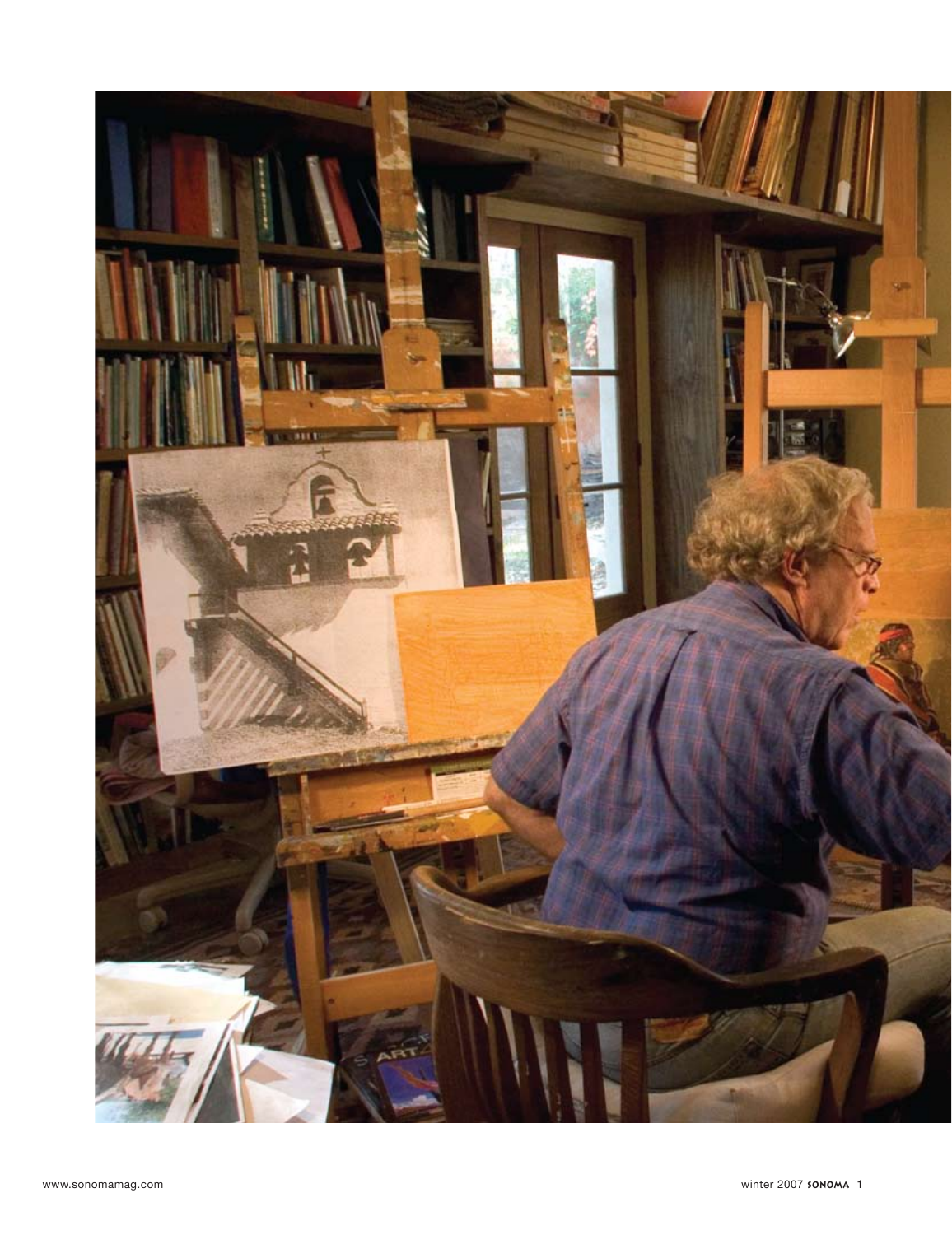

## **Spell bound**

Entwined in romance, art, worldly adventure and Gypsy magic, love is a manysplendored Ziemienski .

STORY DAVID B OLLING PHOTOS ROBBI PENGELLY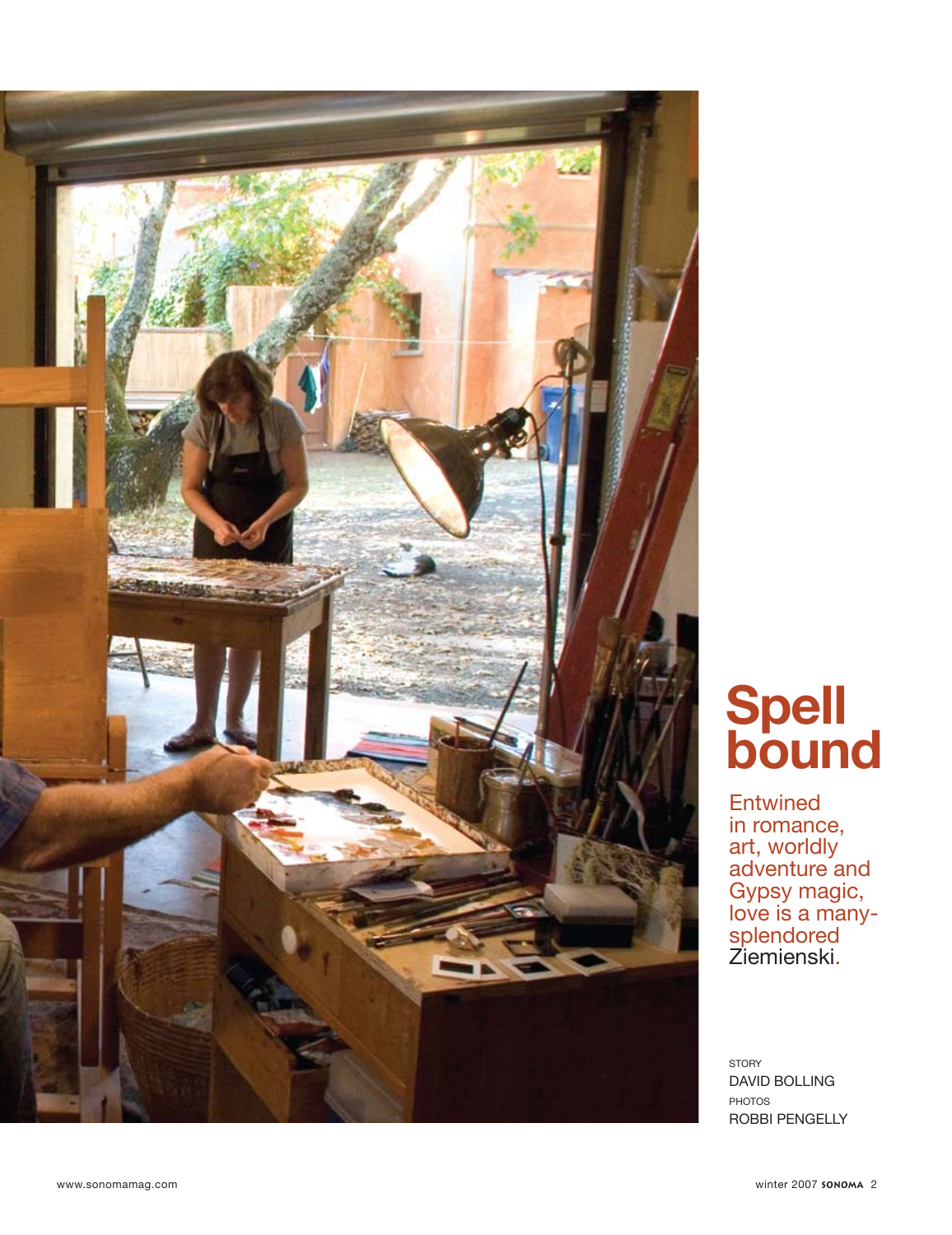eet the Ziemienskis. There's a screenplay here. The theme is loss, love and several magnificent obsessions. The romance alone is unreal.

He was a submarine sailor from Vallejo with a passion for painting.

She was a registered nurse from Orinda who lived to belly dance.

He went to New York, designed the Dockers man and illustrated book covers for Elmore Leonard and James Lee Burke.

She went to Cairo and danced her way onto a billboard.

Somehow their paths crossed, and then crossed again.

A mysterious British Gypsy spun magic that finally brought them together.

Now they are notables in the Sonoma Valley art world, with national reputations and the rare distinction of actually living on the income from their creative work.

He creates brilliant illustrations and vibrant, representational oils—California and Southwest scenes with deep, rich colors and dramatic vistas. And, oh yes, he designs houses.

She crafts intricate marble mosaics and elaborate pebble patterns for fountains and footpaths. They work together, at home, with Sophia, their artistic daughter literally a family of art.

Let's start with the romance, since there's enough to qualify for the cover of a bodice-ripper illustrated with a picture of Fabio astride a vaquero horse.

**nove and The rom**<br>The rom He was with a p<br>She who live He we Dockers<br>for Elme who a b<br>Some crossed A mystat final Now 1<br>and the independence of May that final Now 1<br>designs She culdors and Soul designs She culdorath Sop<br>l They first met in New York by accident. Dennis was ramping up a career in commercial illustration—working on the Elmore Leonard books, illustrating Armistead Maupin's *Tales of the City*, and even the cover of *Murder at San Simeon*, Patricia Hearst's first and (mercifully) only novel.

*Anne's mosaics are evolving in new directions, like Navajo de signs. Dennis and a gargoyle fireplace he built in one of the houses he designed.*

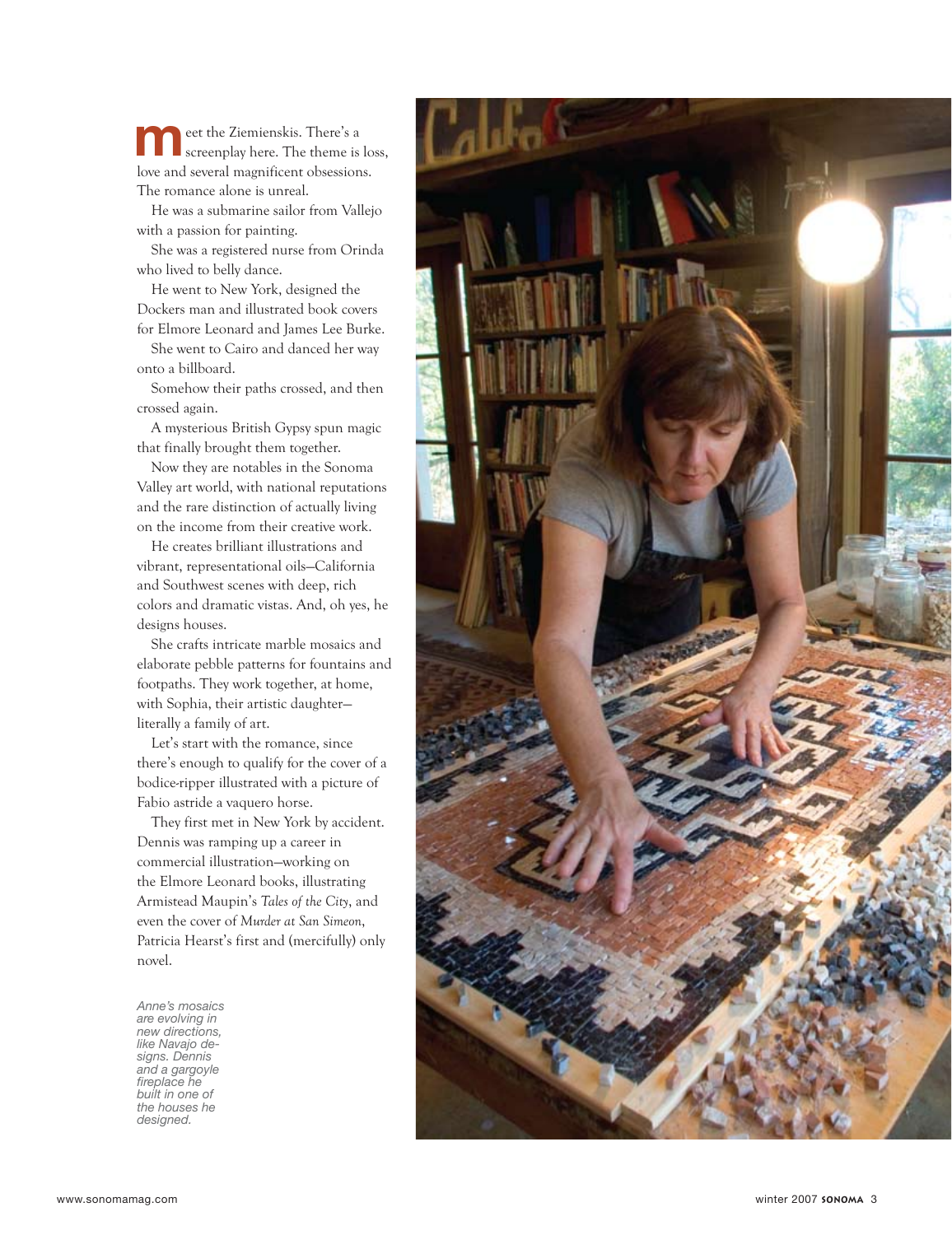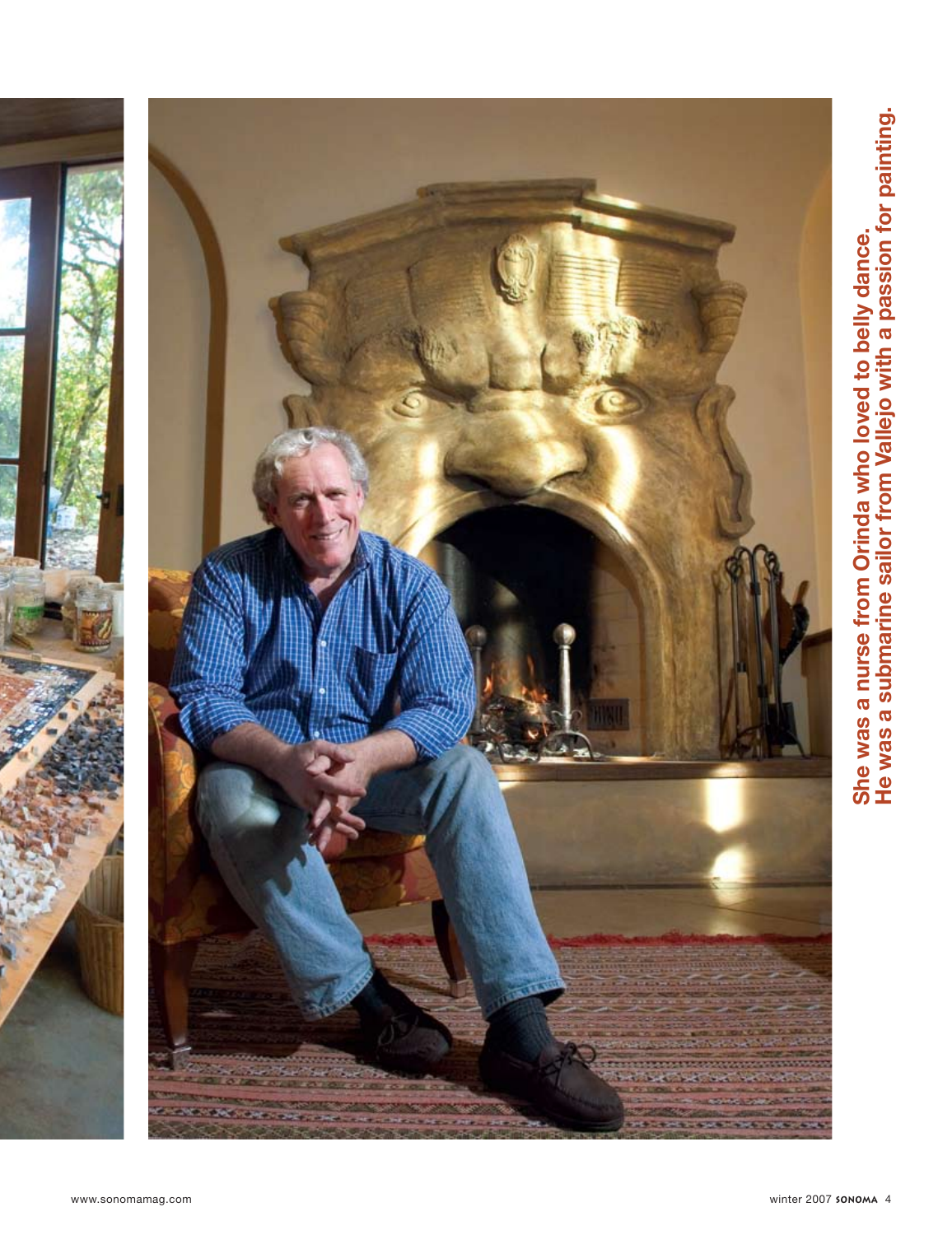Anne was visiting a friend named Michelle, who was close to the couple next door—who happened to be Dennis and his future wife, Barbara. They met briefly. End of scene.

Flash to Cairo, where Anne was an American belly-dance sensation with her own 12-piece band with bookings "every single day" and her image on a billboard. Michelle was there too, always talking about her good friend Dennis, mimicking his voice, telling "Dennis" stories. Anne began to feel she knew him.

Anne spent two years in Egypt until something inside called her home. In 1987, while working for her brother's Sebastopol clothing company, Anne got a call from Michelle saying Dennis was in Palo Alto and she should get in touch. It wasn't Anne's style. "I never called men," she says.

But for some reason she called Dennis, they did the date and had a great time. Dennis, however, was caught in a cloud of mourning. In the six years since they'd met, he'd married Barbara, who developed breast cancer and died. Then he lost his mother and grandmother. His life was a landscape of subdued grief, not fertile ground for romance, and while they saw each other on and off, something was missing. It was Dennis.

So later that summer, after several months of inconclusive courting, Anne went off to London to visit a friend.

That's when the Gypsy showed up. She barged into Anne's apartment, ranting about a man who needed her at home—the man she would marry—and she presented the incredulous Anne with magic Gypsy juju to sew in the hem of her wedding dress.

"This Gypsy woman, I didn't know who



*The haunting eyes of Anne's "Man of Fayum" follow you out the door. Dennis' poster for the 2006 Kentucky Derby, done before the race, magically portrayed a horse with the real winning number. More Gypsy juju?*

THE 132ND RUNNING

"OUT IN FRONT"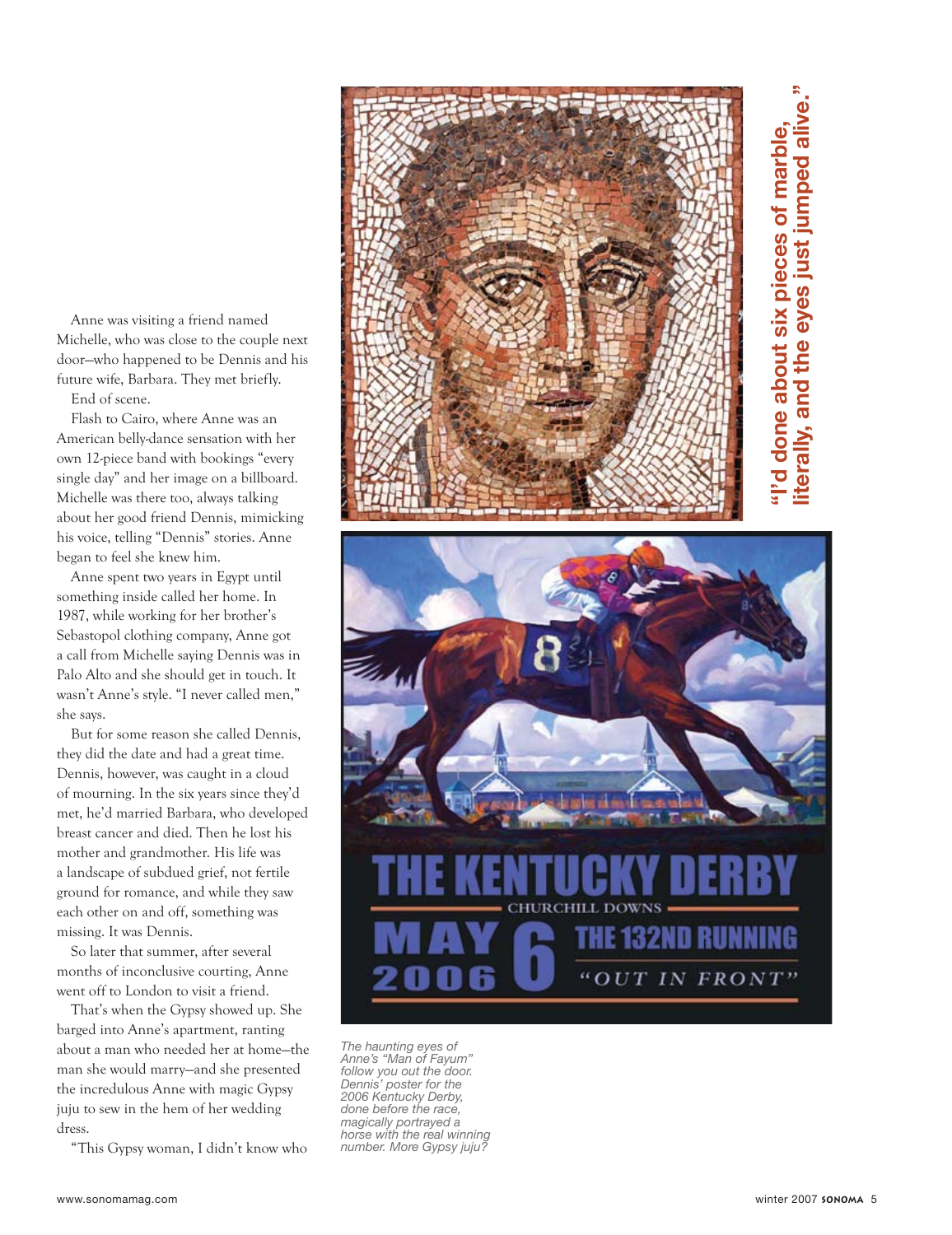

she was," says Anne, "she had me in tears in two minutes. She was pushy, aggressive, she was able to walk in and crack me open in 30 seconds. And that's why we're here today."

When Anne got home it was like someone had thrown a switch. Something had happened to Dennis. "I got back," she remembers, "and the whole relationship had changed."

Dennis explains: "I resisted for quite a long time. I just can't go from one intense relationship to another. It just didn't seem right." But then the juju, or something, arrived. "I don't know… There was some sort of click in my head."

Fast forward, Valentine's Day, 1989. Dennis and Anne are driving down the coast to the Pelican Inn at Muir Beach, but they're running out of sunlight and they want to walk in the waves. They stop at Stinson Beach and Dennis pulls out a bottle of champagne and a little flipbook he's drawn of a boy and girl rabbit. As the pages flow, the boy rabbit draws a heart and the words, page by page, spell, "Anne, will you marry me?" The heart is empty. Dennis says, "Now it's your turn. This can be either an heirloom or a piece of junk."

Anne fills in the heart with the appropriate one-word response, and voilà, family heirloom.

But enough romance, let's talk art. It may read corny, but it feels profound, is profound, when Dennis says, "Art is like

my breath." He was a kid whose mother gave him crayons, "and I would just draw and draw." By his senior high school year, Dennis knew he had to pursue this passion with the next step—art school. But Vietnam was raging, his father was a nuclear engineer at Mare Island, and so Dennis joined the Navy Reserves, went into submarine service and spent two years largely underwater—spying on Russians, traveling everywhere from Vietnam to Siberia to Pearl Harbor.

*Anne reclines on Jupiter, mosaic entry art she made for a house designed by Dennis.*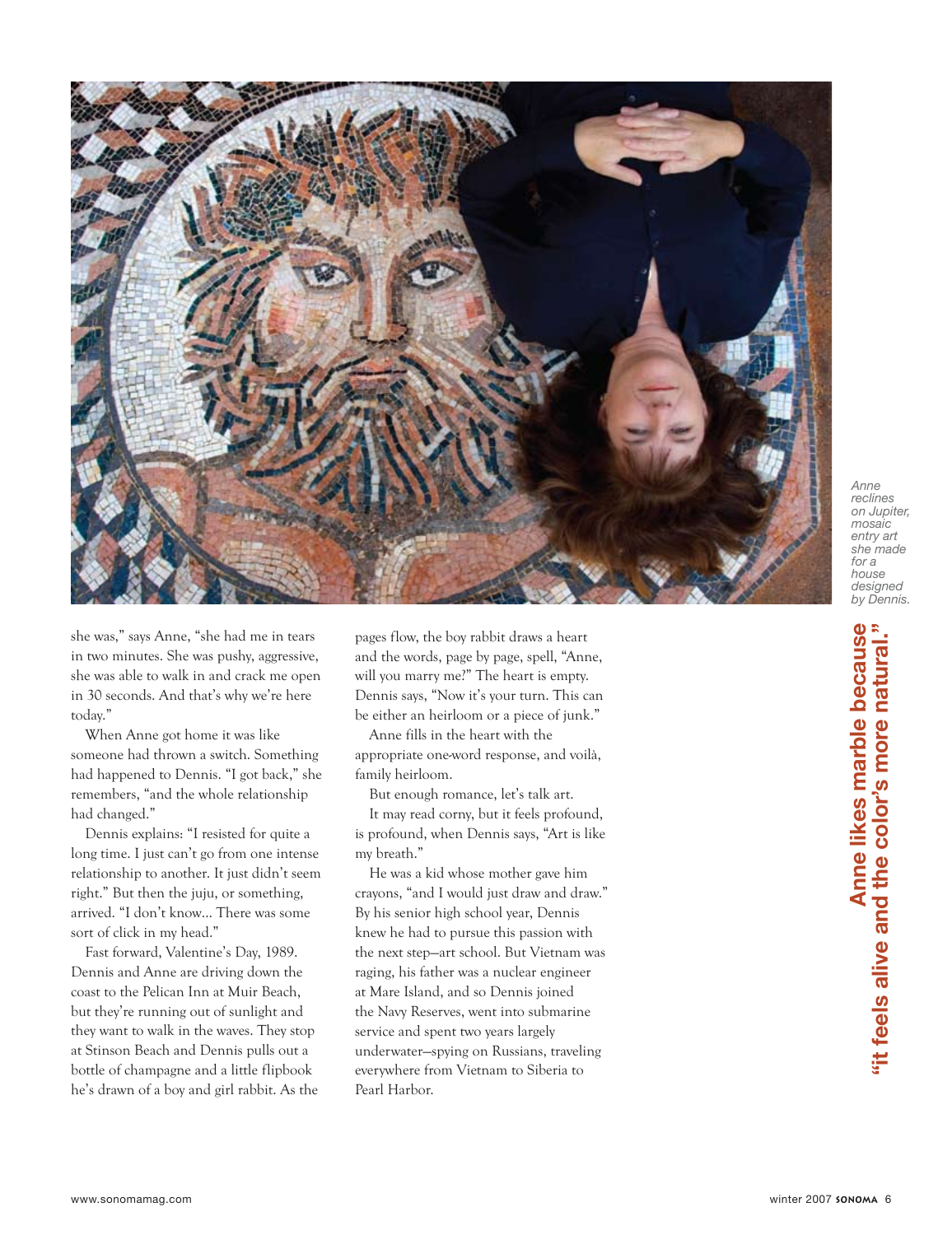One time he went 72 days on a nuclear sub without surfacing. He doubled as the ship's artist (drawing what he saw in the periscope) and mess cook, grew a beard and won a blueberry-pancake-eating contest. In 1970, he got off the ship and out of the Navy, went back to art school on the GI Bill and graduated cum laude.

His illustrations have earned national attention—he created the official poster for Super Bowl XXIX as well as last year's Kentucky Derby—but what Dennis loves most is painting. "I'm best at doing something along the lines of traditional painting. When I can put paint down that looks like a face, it's like waving a wand. That's magic."

He was nevertheless mindful of what an instructor told him: "If you want to be successful, it's really hard to paint fine art without a patron." Since even in Sonoma there are no Medici families, putting all your artistic eggs into one fine-arts basket is risky, especially without a day job. That's probably why, along the way from line art to fine art, Dennis began designing houses, including his own.

If the Ziemienski abode looks like a Tuscan import, that's partly because Dennis is half Italian ("The other half is Polish, but I'm Italian from the waist down"), and both Ziemienskis are in love with Italy. After unrolling his tape measure during numerous Italy trips, Dennis created a blueprint for their home, now on a secluded hillside in Glen Ellen's Wolf Run Canyon.

The walls are thick, the ceilings high, the windows tall, the doors taller.

It's a three-bedroom villa, elegant and well lived in, embracing a garden of nearly profligate Mediterranean foliage: a lush grape arbor, riots of roses, hydrangeas, angel's trumpet, Burmese honeysuckle, canna lilies, sago palms, birds of paradise,



*Villa Ziemienski: Dennis designed it after measuring dimensions of homes all over Italy.*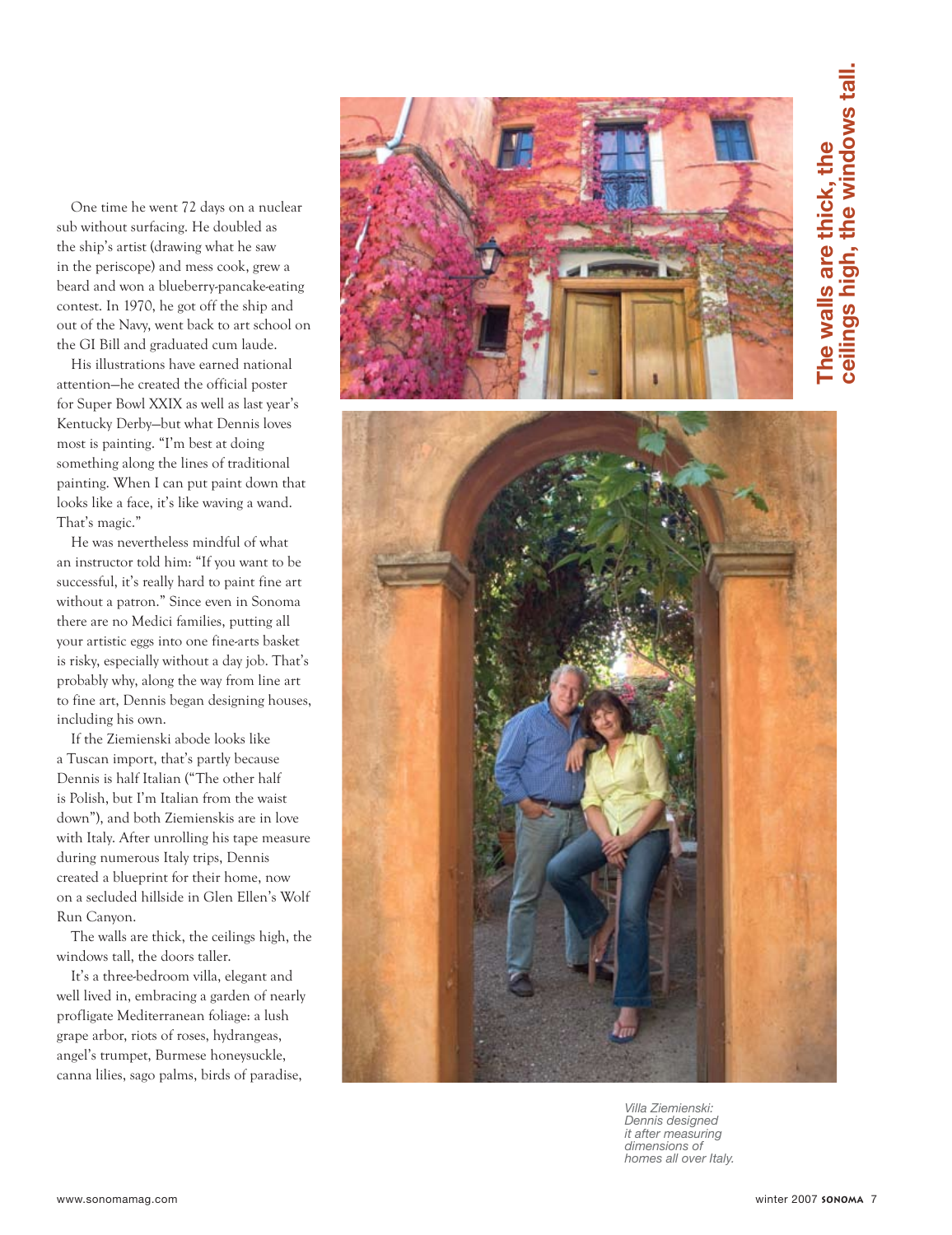## **"He brings a sense of life to his pictures—** "He brings a sense of life to his picturesthey aren't empty." **they aren't empty."**







*Above: "The Californio," an iconic Ziemienski image and a typical example of his bold use of color, contrasts with "The Gondolier," a favorite image of Venice. Anne's pebble mosaic footpath winds organically through a lush garden.*

morning glories, bougainvillea, prickly pear, pomegranate and lemon trees, a vegetable garden. In the courtyard trickles an exact duplicate of a Sicilian fountain, the kind where people washed clothes. Dennis cast all the pieces himself.

A neighbor saw the house and asked, "Who designed it?" When Dennis told him, the neighbor immediately asked, "You want to design mine?" And so he did.

He also designed a studio where he and Anne both work in a creative partnership. Ask her to describe Dennis' art and she muses, "Wouldn't it be awful to be married to somebody if you didn't like their art?"

What kind of art would Anne not like? "Cheesy art, like Thomas Kincaid." Dennis is probably safe. "I think his art is very romantic," she says. "He brings a sense of life to his pictures—they aren't empty. It's like they've been alive for a long time."

Anne's trajectory into art was less direct than her husband's. At the nursing school she attended, a friend with scoliosis took up belly dancing to strengthen her back. Anne joined her, got hooked and started a dance troupe that performed for fundraisers. After graduating, she landed a oneyear contract as a night nurse in San Francisco but kept belly dancing, falling deeper in love with its mesmerizing music and movements.

When her contract ended, she had job offers from nightclubs in both Hollywood and London. "I asked myself, do I want to be a nurse in San Francisco, or do I want to dance in London? Duh."

She got to London with \$200 in her pocket, danced her way to Paris, then Cairo and Alexandria. Anne describes it as fulfilling a quest. "They call Egypt the mother of the Earth. It was so driving, so primitive. To be there in the heart of it was…amazing."

The Egyptians loved Anne, and she